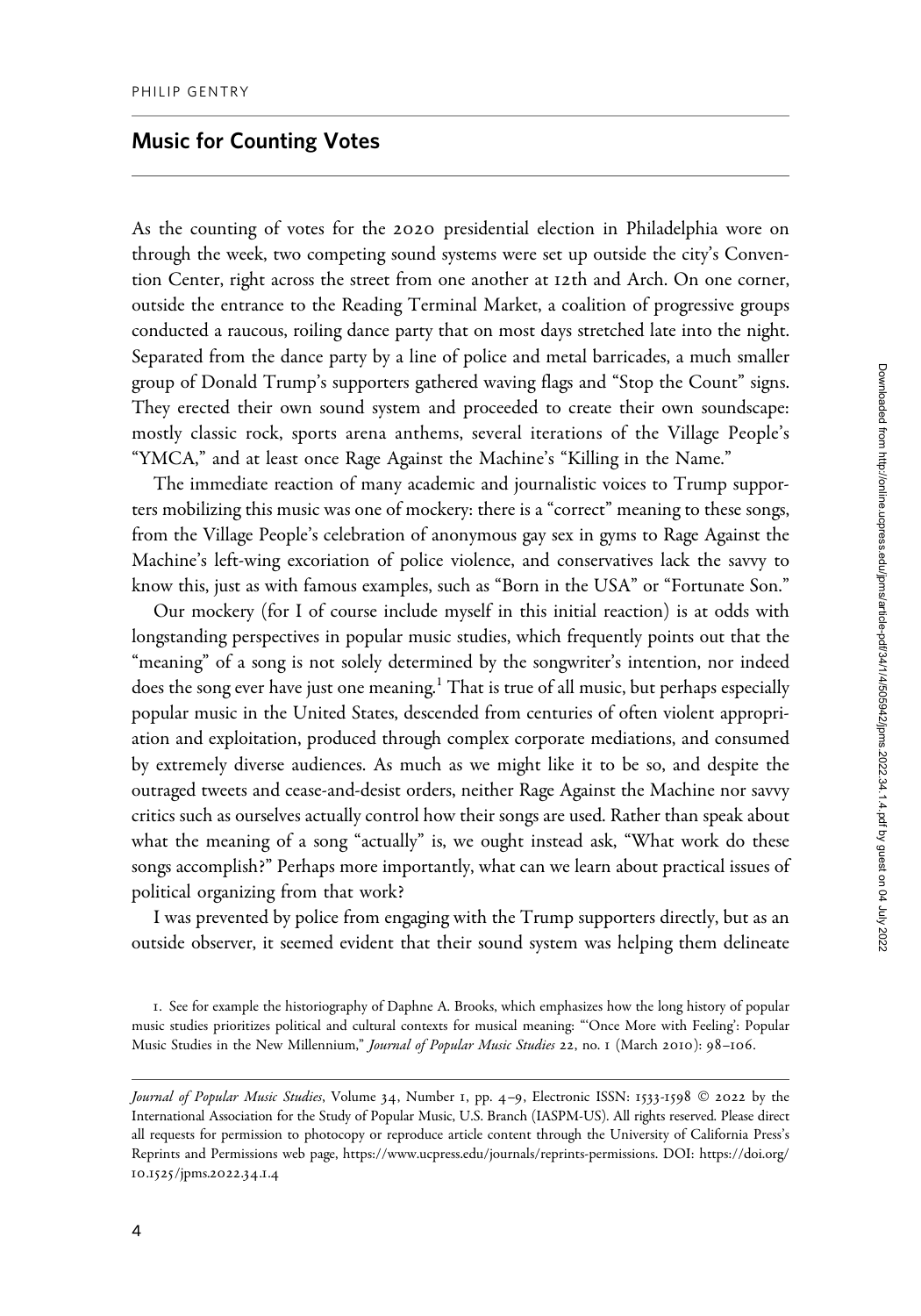community, both the physical space of their small fenced-in pen, and the conceptual space of their chosen world. In the twenty-first century, political work almost always begins with constructing and mobilizing identity. Trumpism as a phenomenon certainly builds on the work of previous right-wing communities, especially the segregationist and antiabortion white Christian right, but also has successfully expanded that political identity into new precincts. The playlist of the Trump community in Philadelphia seemed to be doing precisely that work of expansion, rooted in traditional right-wing commitments to whiteness and the evangelical mode of defiance against (presumptively liberal) "culture," but in a more avowedly secular form of both.

While not every participant was white, the playlist nevertheless affirmed the centrality of whiteness to the group's identity. It wasn't that the music was "white," exactly. Plenty of it, from Queen to the Village People, was by artists who can't be considered white. But the curation of what constitutes classic rock, either at this rally or on many radio stations, seems purposefully calculated to eschew the sorts of groove-oriented rhythmic complexities and technological mediations those particular white audiences themselves code as non-white.

When I asked colleagues on Twitter what to make of "YMCA" specifically, many mentioned the song's common use in sports stadiums and school dances. As Robin James pointed out, the simplicity of the dance requires little coordination and musicality.<sup>2</sup> It is not actually the case, of course, that whiteness is incapable of more complicated dancing and physical embodiment, but sometimes white anxiety leads to its rejection. To complicate matters, it would also be inaccurate to read these stilted physical gestures as elements that accrued to the song over the decades since its release. As Judith Peraino has shown, by 1979, the Village People were being constructed by producer Jacques Morali as a series of "banal media products" whose identities were "inherently disposable." As she writes, we can only read the Village People as a joke on conservative listeners if "we neglect a public relations program that vigorously straightens out the ample gay codes in their songs, and the inherent misogyny that allies gay and straight macho men."<sup>3</sup>

If "YMCA" perhaps drew upon cultural work of white masculinity already inherent in the song itself, the choice of Rage Against the Machine's "Killing in the Name" was a more vexed example of the malleability of aesthetic ideologies. The band and the song are, famously, explicitly leftist, and even the most cursory reading of the lyrics makes clear the intended political effects of the song: to summon anger against police violence and white supremacy. But in a sensitive reading of the "limitations and contradictions of anger" in the band's work, Andrew Green notes how difficult it is for a musical performance of anger to lasso a specific ideology for its audience.<sup>4</sup> With its repeated invocation of "Now you do what they told ya" and Tom Morello's aggressive guitar work seeming to

<sup>2.</sup> Robin James, Twitter post 6 November 2020, 5:20 pm. [https://twitter.com/doctaj/status/](https://twitter.com/doctaj/status/1324839029418958850) [1324839029418958850](https://twitter.com/doctaj/status/1324839029418958850)

<sup>3.</sup> Judith A. Peraino, Listening to the Sirens: Musical Technologies of Queer Identity from Homer to Hedwig (Berkeley and Los Angeles: University of California Press, 2005), 185–86.

<sup>4.</sup> Andrew Green, "Rage Against The Machine, Zapatismo, and the Aesthetics of Anger," Popular Music 34, no. 3 (2015): 404–405.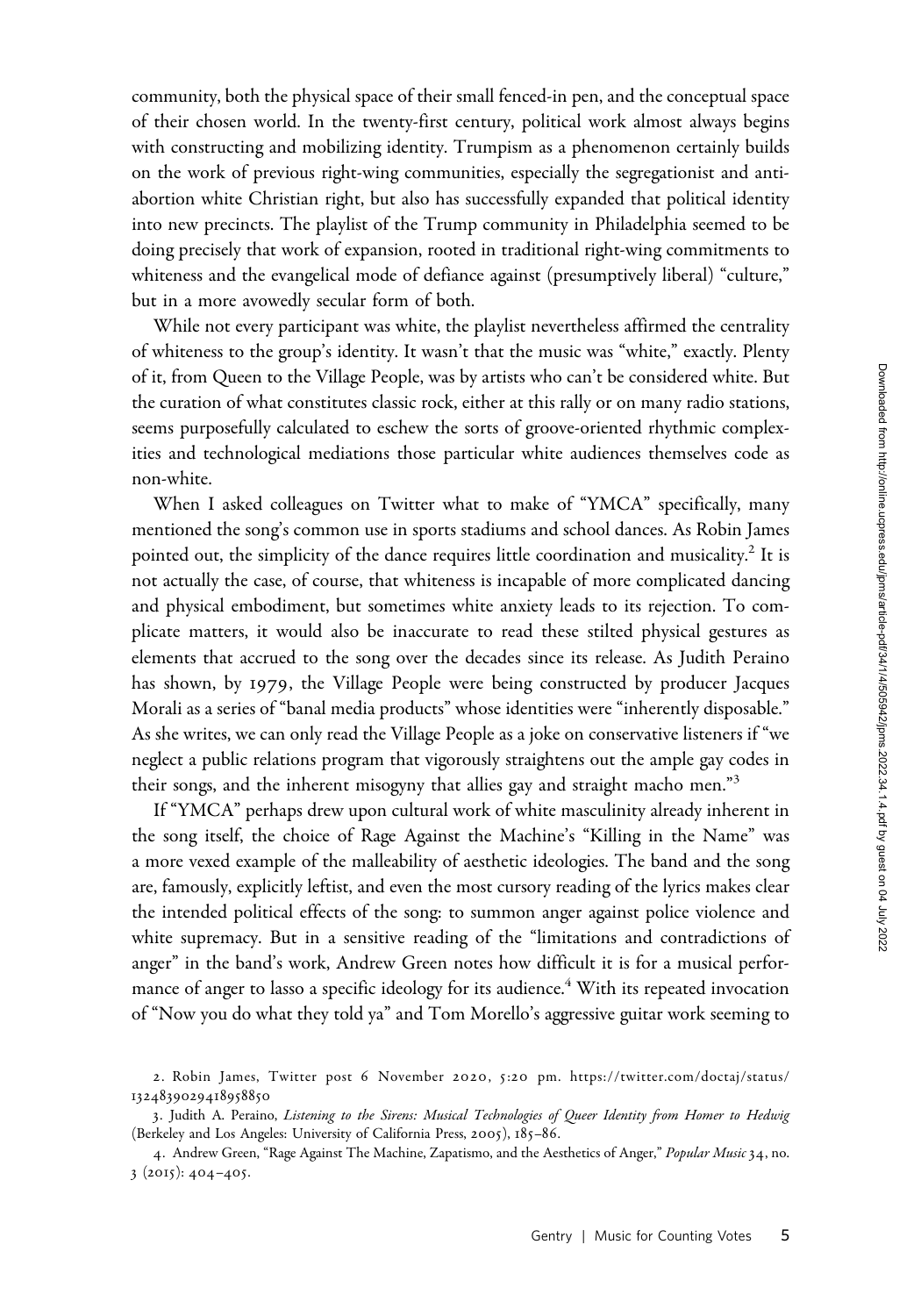model rebellion against social norms, "Killing in the Name" easily becomes an anthem of defiance at the mainstream liberal culture imagined to be "stealing the vote."

The work of these songs was effective to an extent. To be more specific, we might follow the example of Rob Rosenthal and Richard Flacks to think through the relationship of music and social movements as a series of tasks: education, conversation and recruitment, mobilization, and a series of gestures these authors group as "serving the committed."<sup>5</sup> If the music didn't itself recruit and draw Trump supporters to the convention center—given local political demographics, it would be fair to assume that most of them were unlikely to have stumbled across the rally, and had already made plans to travel to the location—it nevertheless sustained their commitment, and gave coherence to their presence; however, if the goal was literally to "stop the steal," it did not achieve that political goal. The crowd never grew large enough, the threatened violence either did not materialize or was stopped by authorities. And ultimately, the musical environment across the street won out, in both sheer numbers and eventual outcome of the vote counting. What was different?

On the temporary dance floor of 12th and Arch, between Reading Terminal Market and a Panera Bread, the music ranged from Motown, to 70s soul, to 90s electronic dance music, to plenty of contemporary hip hop. The somewhat cumbersome gestures of "YMCA" across the street were replaced by a marathon rendition of the "Cha Cha Slide," with local politicians dipping in to take their turn. During the day, spontaneous live music-making materialized from around the city, from the Kol Tzedek Simcha Band to the Positive Movement Entertainment drumline featuring the locally famous "Philly Elmo." The overriding theme, however, was to situate the moment in larger political struggles of the past, while also rooting itself in the local geography of what Charles Carson calls the "fluidity of musical boundaries in Philadelphia," especially its many forms of Black music-making.<sup>6</sup> At one moment on Friday night, the classic 1967 track "Ain't No Mountain High Enough," sung by Marvin Gaye and Tammi Terrell, and long a soundtrack of scenes of political struggle, melded from there into the 2000 Daft Punk-Romanthony collaboration "One More Time" and a series of remixes of classic Philly soul records from the 1970s. In fact, if one could have passed through the Trump supporter barricades, traveling just another block up 12th Street would have brought you to the old home of Sigma Studios, where many of those records were produced.

The location was chosen largely for strategic reasons: with Trump supporters threatening to disrupt the protracted counting of mail-in ballots, the dance party allowed the left-liberal coalition to maintain a presence that could be mobilized against such violence if the need arose. Nevertheless, the decision to maintain that presence with a dance party was equally strategic. Pastor Nicolas O'Rourke, an organizer, told a reporter for the

<sup>5.</sup> Rob Rosenthal and Richard Flacks, Playing for Change: Music and Musicians in the Service of Social Movements (New York: Routledge, 2012), 123.

<sup>6</sup>. Charles Carson, "Broad and Market: At the Crossroads of Race and Class in Philadelphia Jazz, 1956–1980" (Ph.D. dissertation, University of Pennsylvania, 2008).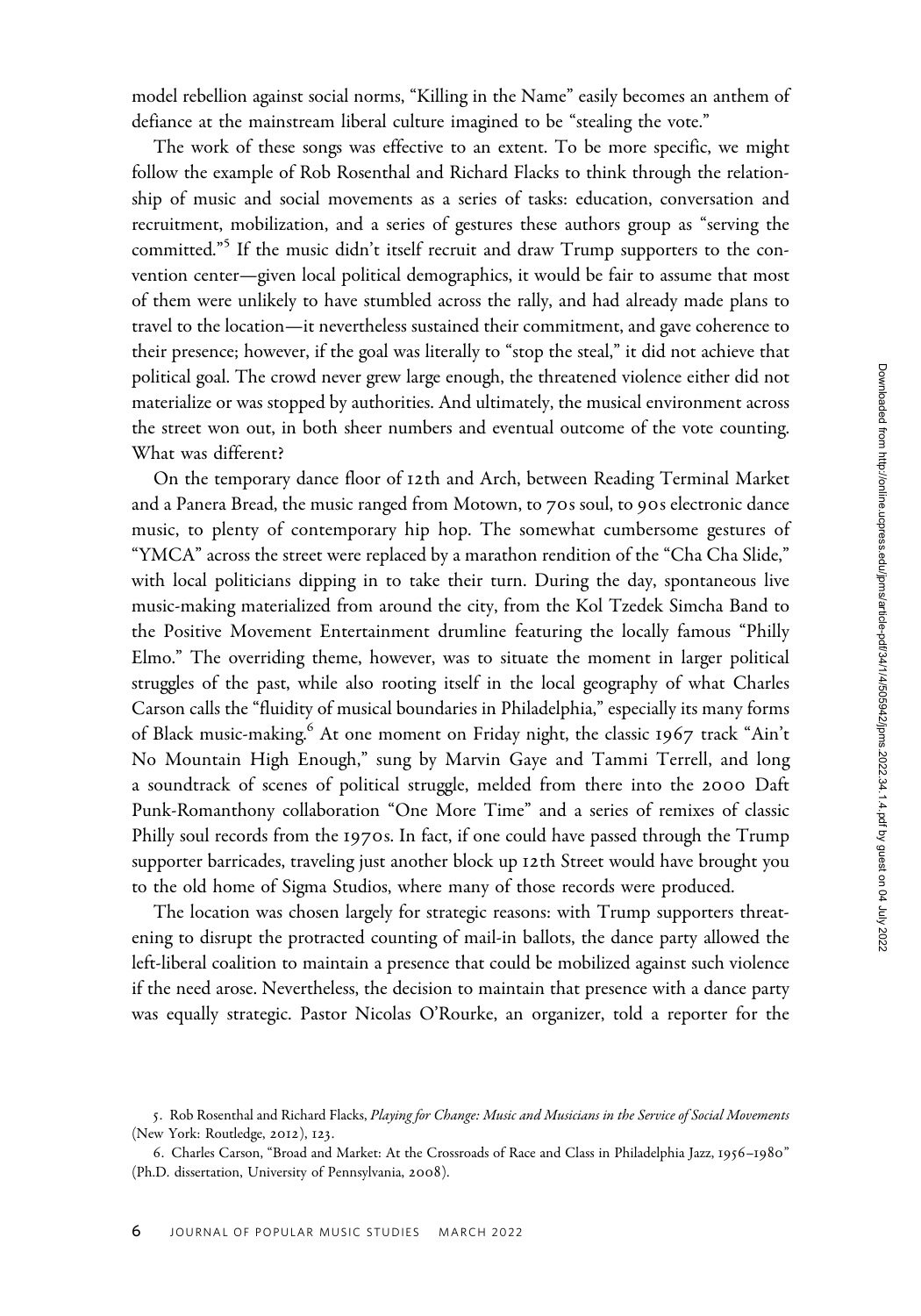*Philadelphia Inquirer*, "Joy is itself an act of resistance."<sup>7</sup> This joyfulness translated into a physical street presence that felt safe, welcoming, and above all, sustainable, in a way that a more typical protest vigil perhaps would have not done. Children were a regular presence; my wife and I brought our small children there to dance one evening, and we were not alone in doing so. It also helped harness a larger crowd. Coming eight months into the pandemic, with winter weather looming just ahead, many embraced the chance to dance in a crowd for the first time all year.

Undoubtedly another key component of the dance party's success was that, unlike the Trump supporters' geographic remove from their own centers of power, the party originated in local political structures, drawing on years of progressive organizing in the city. Joe Biden's campaign was not involved; indeed, many of the individuals and organizations had been supporters of the Sanders and Warren campaigns in the primary. Particularly crucial was a Working Families Party-affiliated group called the Election Defenders led by strategist Nelini Stamp, whose "Joy to the Polls" project had organized similar DJ sessions outside early voting stations in Philadelphia.<sup>8</sup> A series of viral videos helped garner national attention, and "Joy to the Polls" became both a hashtag and a brand, with celebrities from Barack Obama to DJ Jazzy Jeff contributing public Spotify playlists under its rubric.

If the dance party formally originated with the efforts of the Working Families Party, it also gained energy from a larger coalition of Philadelphia progressive organizations. The city has, in recent years seen an effort to coordinate and unite political organizing on the left, which had only grown in scope since Trump's election. Importantly, both Trump and the local Democratic Party machine became foils for an ever-growing web of organizational alliances and campaigns, both electoral and issue-centric. The November presidential ballot also affirmed a series of victories by local progressives who had toppled local Democratic incumbents in primaries earlier that year, including a state senator and a state representative, and joining similarly insurgent officials who had already gained three city council seats and the district attorney's office. In the speeches that interrupted the dance party, the explicit focus was usually on defeating Trump, but it was equally clear that the organizers had larger goals that did not involve the local Party machine.

At the end of the day, the dance party should be judged a success at meeting its stated goal: the vote counting continued safely, unmarred by physical violence, new supporters were drawn into the network of progressive Philly organizations, and already mobilized participants no doubt felt energized and sustained by these victories. Nevertheless, in assessing this success with an aim to replicate it for future political organization, I want to think more carefully about the notion of a dance party in the street. A great deal of media coverage was positive, and taking its cue from the rhetoric of the organizers, made an

<sup>7</sup>. Anna Orso, "Philadelphia Was Told to Brace for Mass Unrest after the Election. Instead, the City Danced," Philadelphia Inquirer, 9 November 2020, [https://www.inquirer.com/news/philadelphia/philadelphia-election](https://www.inquirer.com/news/philadelphia/philadelphia-election-dance-party-philly-elmo-biden-trump-working-families-party-20201109.html)[dance-party-philly-elmo-biden-trump-working-families-party-](https://www.inquirer.com/news/philadelphia/philadelphia-election-dance-party-philly-elmo-biden-trump-working-families-party-20201109.html)20201109.html; See also Avi Wolfman-Arent et al., "'Philly's Got This': Dueling Rallies Converge on Ballot-Counting Center," WHYY, 5 November 2020, [https://](https://whyy.org/articles/phillys-got-this-dueling-rallies-converge-on-philly-ballot-counting-center/) [whyy.org/articles/phillys-got-this-dueling-rallies-converge-on-philly-ballot-counting-center/](https://whyy.org/articles/phillys-got-this-dueling-rallies-converge-on-philly-ballot-counting-center/).

<sup>8</sup>. In full disclosure, I have myself in the past fundraised and canvassed for the Working Families Party in Philadelphia, although not in a capacity related to the 2020 election.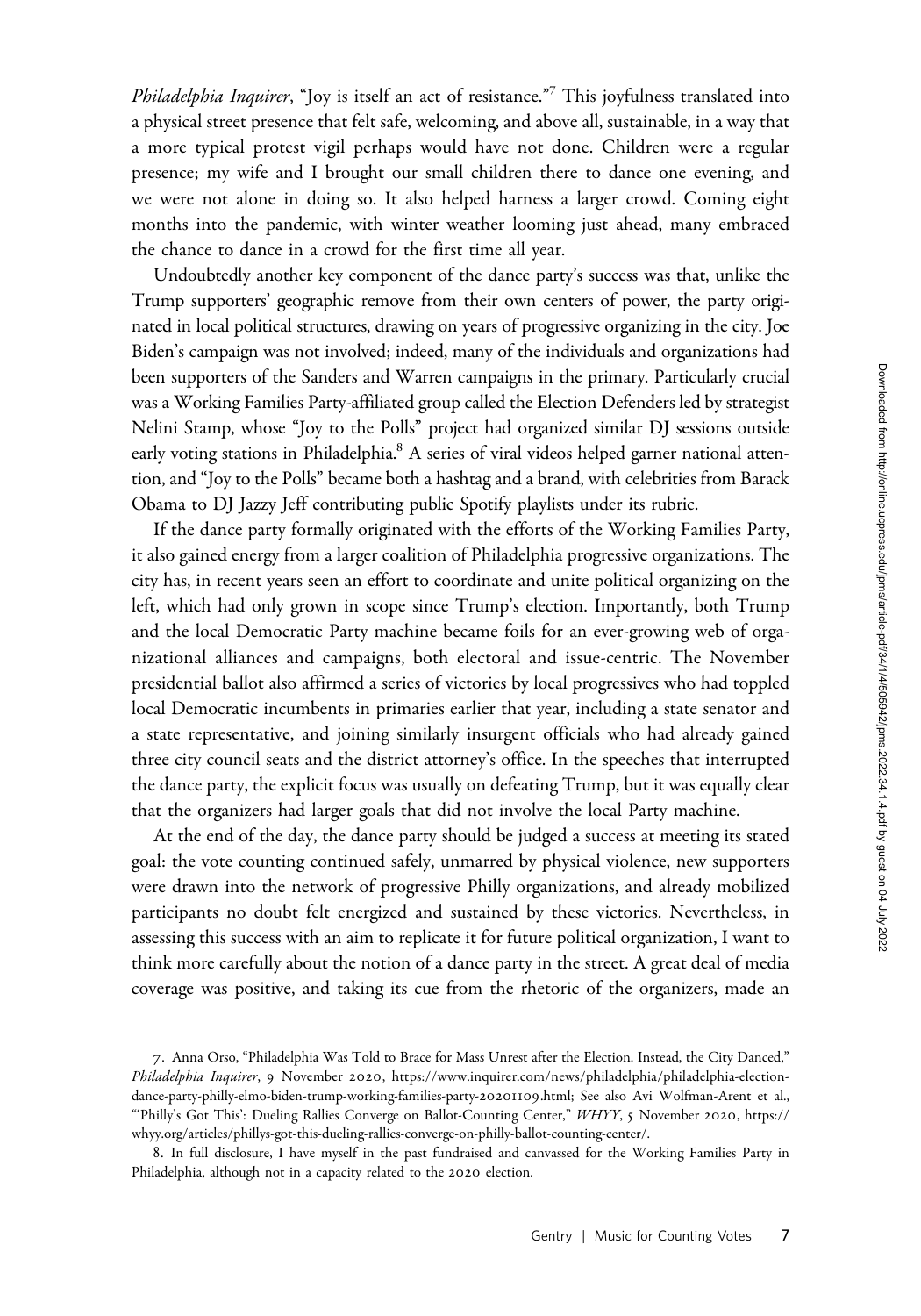argument that resonates with generations of dancers and their critics: the dance floor can be more than entertainment, it can model new political possibilities. As Luis-Manuel Garcia writes, "Inasmuch as nightclub dance spaces can serve as rehearsal spaces for modes of being-together that are better, more just, more caring, more fulfilling, or simply less harmful, they are also spaces of utopianism."<sup>9</sup> Unlike the Trump supporters' musical demarcation of space and identity, rooted as it was in a defensive, defiant posture, the progressive musical space was porous, accommodating of multiple strands of identity and left politics, and with a political vision pointed towards the future rather than the nostalgia of "Make America Great Again."

As Garcia has written elsewhere, however, "The tricky thing about dance floors is that they are places where both inclusion and exclusion happen."<sup>10</sup> In a forthcoming monograph, Garcia notes the ambivalence many, especially women, queers, and people of color, feel about the potential of the dance floor. The intensity of "coming undone" on the dance floor brings with it risks, and the utopian pleasure of embodied engagement with strangers has to be mitigated through what Garcia terms "filtration": through passive measures such as subcultural compatibility, and through active measures such as the "door apparatus" of bouncers, hosts, and the box office.<sup>11</sup> The apparent randomness of our encounters on the dance floor and our ability to truly experience the pleasure of dance are in some respects predetermined.

The street outside the Convention Center was, however, not actually a nightclub; there was no door apparatus, and unlike an underground party, invitations to attend were circulated as widely as possible. Filtration, however, can occur in more nuanced ways. One personal observation: it must be said that the racial demographics of the crowd—rather than the organizers—seemed significantly whiter than the city of Philadelphia as a whole. This is an observation made without access to any empirical data of the unstable phenomenon of a quasi-spontaneous street party. It instead relies on my own experience visiting the party once in the afternoon, and once in the evening, and also examining social media accounts of the party.

As such, the dance party engaged larger tensions on the left. There have been moments, for example, in Trump-era left organizing in the city that have sometimes pitted white progressives against longstanding symbols of Black political power. As an example, one of the incumbent politicians defeated by an insurgent progressive that year, Jim Roebuck, was a twenty-five-year Black veteran of the Pennsylvanian assembly, and long a prominent supporter of public education and other liberal issues. His successful opponent, Rick Krajewski, is Black, but is also a comparatively recent arrival to the neighborhood, and whose political base, the group known as Reclaim Philadelphia, is mostly white and has gained its most traction in gentrifying areas of south and west Philly. Certainly

<sup>9.</sup> Luis-Manuel Garcia, "Richard Dyer, 'In Defence of Disco," History of Emotions - Insights into Research, November 2014, 1, [https://doi.org/](https://doi.org/10.14280/08241.32)10.14280/08241.32.

<sup>10.</sup> Luis-Manuel Garcia, Together, Somehow: Music, Intimacy, and Affect on the Dance Floor (Durham, NC: Duke University Press, forthcoming), 1. I am grateful to Dr. Garcia for providing me with an advance copy of his work.

<sup>11</sup>. Ibid., 7–8.